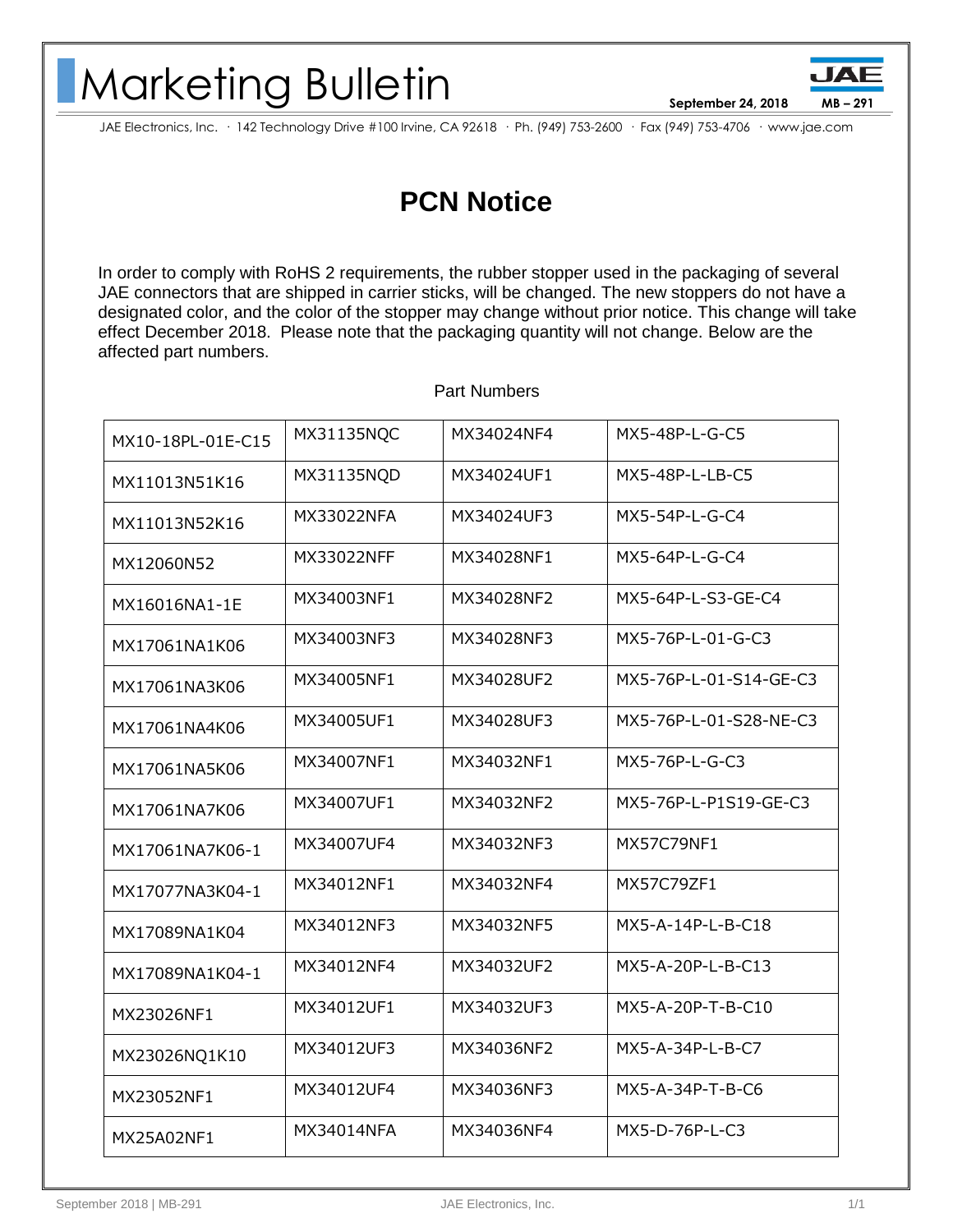| MX30007NA1        | MX34014NFC     | MX34036UF2           | MX7-109P-L-C3       |
|-------------------|----------------|----------------------|---------------------|
| MX30007UA1        | MX34014UFA     | MX34036UF3           | MX7-109PL-S14E-C3   |
| <b>MX31070NFC</b> | MX34014UFA-9PU | MX34040NF2           | MX7-109PL-S15E-C3   |
| MX31070NFD        | MX34016NF1     | MX34040NF3           | MX7-119P-L-C3       |
| MX31070NFD-EX     | MX34016NF3     | MX34040UF2           | MX7-119PL-S11E-C3   |
| MX31070NFE        | MX34016NFA     | MX34A18NFA           | MX7-93PL-C4         |
| MX31070NFE-EX     | MX34016UF1     | MX34C24NFA           | MX7-93PL-S10E-C4    |
| <b>MX31070NFF</b> | MX34016UF3     | MX34E08NF1           | MX7-93PL-S21E-C4    |
| MX31070NFG        | MX34017NFA     | MX34J24NF8           | MX7-C-109PL-C3      |
| MX31070NFH        | MX34020NF1     | MX34V20UF8           | MX7-C-109PL-S16E-C3 |
| MX31070NQA        | MX34020NF3     | MX34V24UF8           | MX7-C-35PL-C11      |
| MX31104NFA        | MX34020UF1     | MX35B02NP1           | MX7-C-48PL-C7       |
| <b>MX31104NFC</b> | MX34020UF3     | MX35I02NP1           | MX7-C-93PL-C4       |
| MX31135NFA        | MX34020UF6     | MX5-26P-L1-G-<br>C10 | MX7-D-119PL-C3      |
| MX31135NFB        | MX34024NF1     | MX5-26P-L-G-C10      | MX7-D-140PL-C3      |
| MX31135NFC        | MX34024NF3     | MX5-34P-L-LB-C7      | MX7-F-93PL-S12E-C4  |
| MX31135NQA        | MX34024NF3-1   | MX5-42P-L-G-C6       |                     |

Below is an example of the actual stopper.